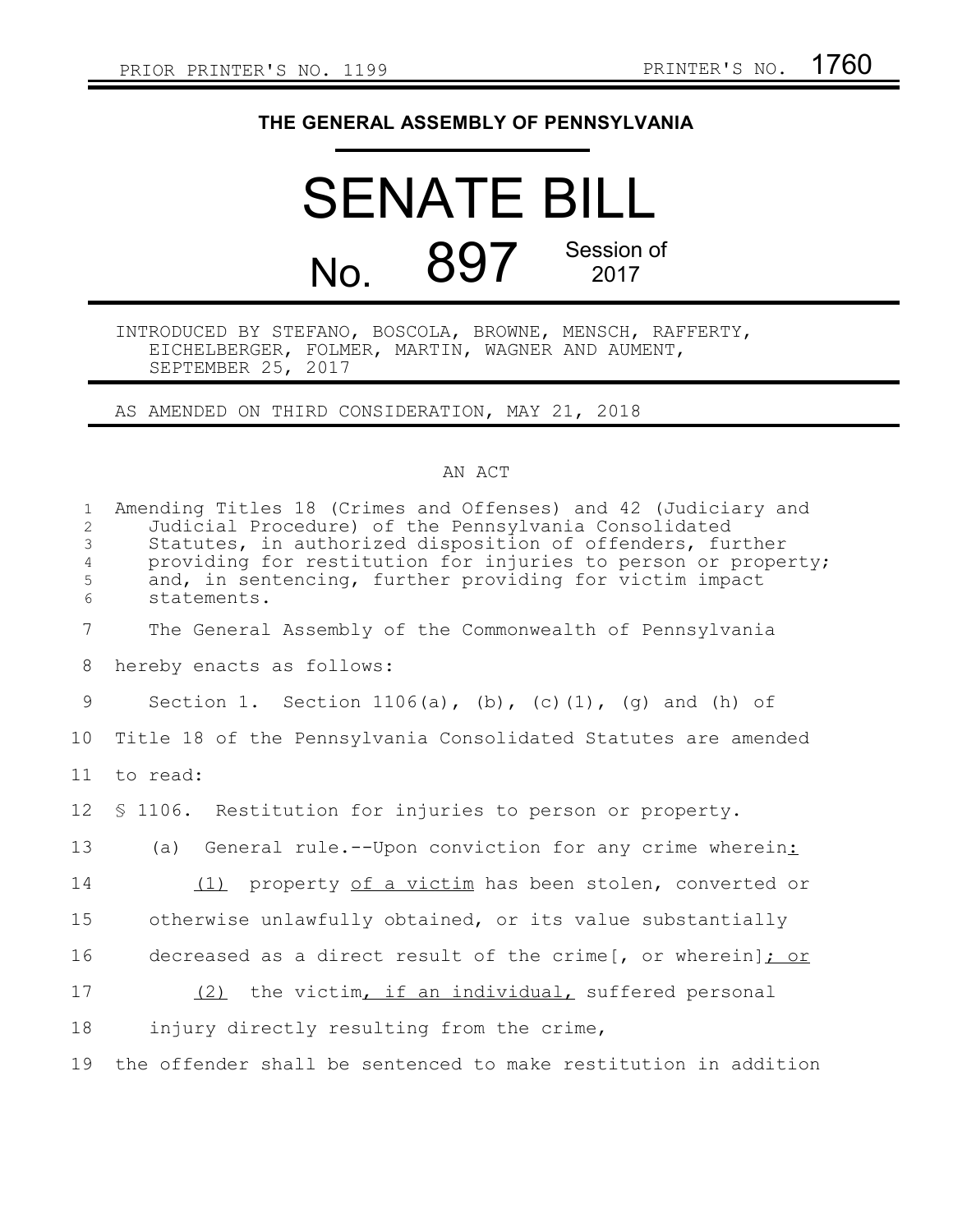to the punishment prescribed therefor. 1

(b) Condition of probation or parole.--Whenever restitution has been ordered pursuant to subsection (a) and the offender has been placed on probation or parole, [his] the offender's compliance with such order may be made a condition of such probation or parole. 2 3 4 5 6

7

(c) Mandatory restitution.--

8

(1) The court shall order full restitution:

(i) Regardless of the current financial resources of the defendant, so as to provide the victim with the fullest compensation for the loss. The court shall not reduce a restitution award by any amount that the victim has received from the Crime Victim's Compensation Board or other [governmental] government agency but shall order the defendant to pay any restitution ordered for loss previously compensated by the board to the Crime Victim's Compensation Fund or other designated account when the claim involves a government agency in addition to or in place of the board. The court shall not reduce a restitution award by any amount that the victim has received from an insurance company but shall order the defendant to pay any restitution ordered for loss previously compensated by an insurance company to the insurance company. 9 10 11 12 13 14 15 16 17 18 19 20 21 22 23 24

(ii) If restitution to more than one [person] victim is set at the same time, the court shall set priorities of payment. However, when establishing priorities, the court shall order payment in the following order: 25 26 27 28

(A) [The victim] Any individual. 29

(A.1) Any affected government agency. 30

20170SB0897PN1760 - 2 -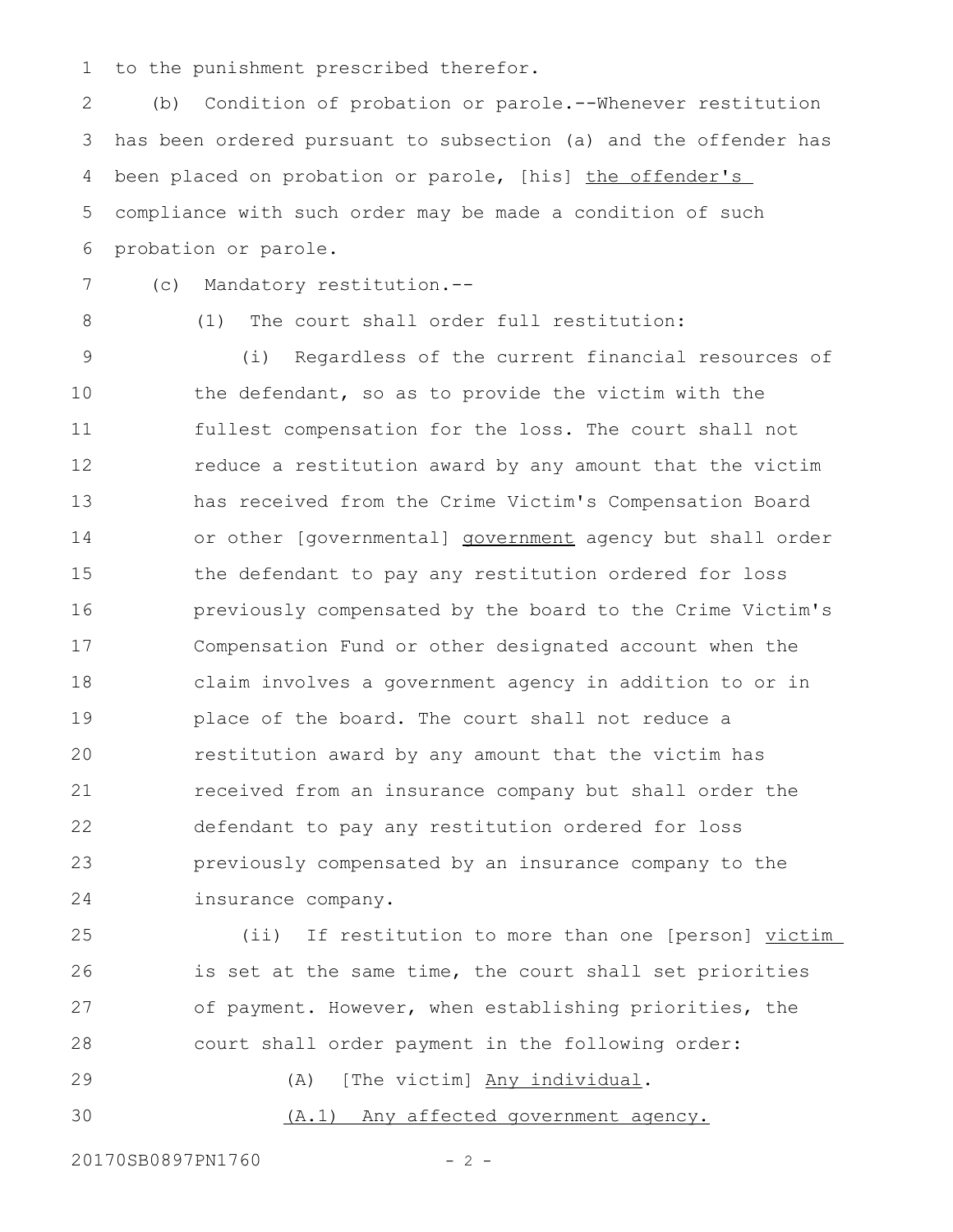| 1  | The Crime Victim's Compensation Board.<br>(B)                    |
|----|------------------------------------------------------------------|
| 2  | Any other government agency which has<br>(C)                     |
| 3  | provided reimbursement to the victim as a result of              |
| 4  | the defendant's criminal conduct.                                |
| 5  | Any insurance company which has provided<br>(D)                  |
| 6  | reimbursement to the victim as a result of the                   |
| 7  | defendant's criminal conduct.                                    |
| 8  | <u>Any nonprofit corporation, nonprofit-</u><br>$+\pm$           |
| 9  | unincorporated association or nonprofit organization.            |
| 10 | Any for-profit corporation.<br>$\leftarrow$                      |
| 11 | ANY BUSINESS ENTITY ORGANIZED AS A NONPROFIT <--<br>(E)          |
| 12 | OR NOT-FOR-PROFIT ENTITY.                                        |
| 13 | (F)<br>ANY OTHER BUSINESS ENTITY.                                |
| 14 | $\star$<br>$\star$                                               |
| 15 | Preservation of private remedies. -- No judgment or order<br>(q) |
| 16 | of restitution shall debar the [owner of the property or the     |
| 17 | victim who sustained personal injury] victim, by appropriate     |
| 18 | action, to recover from the offender as otherwise provided by    |
| 19 | law, provided that any civil award shall be reduced by the       |
| 20 | amount paid under the criminal judgment.                         |
| 21 | Definitions.--As used in this section, the following<br>(h)      |
| 22 | words and phrases shall have the meanings given to them in this  |
| 23 | subsection:                                                      |
| 24 | "Affected government agency." The Commonwealth, a political      |
| 25 | subdivision or local authority that has sustained injury to      |
| 26 | property.                                                        |
| 27 | "BUSINESS ENTITY." A DOMESTIC OR FOREIGN:<br><--                 |
| 28 | BUSINESS CORPORATION;<br>(1)                                     |

- (2) NONPROFIT CORPORATION; 29
- (3) GENERAL PARTNERSHIP; 30

20170SB0897PN1760 - 3 -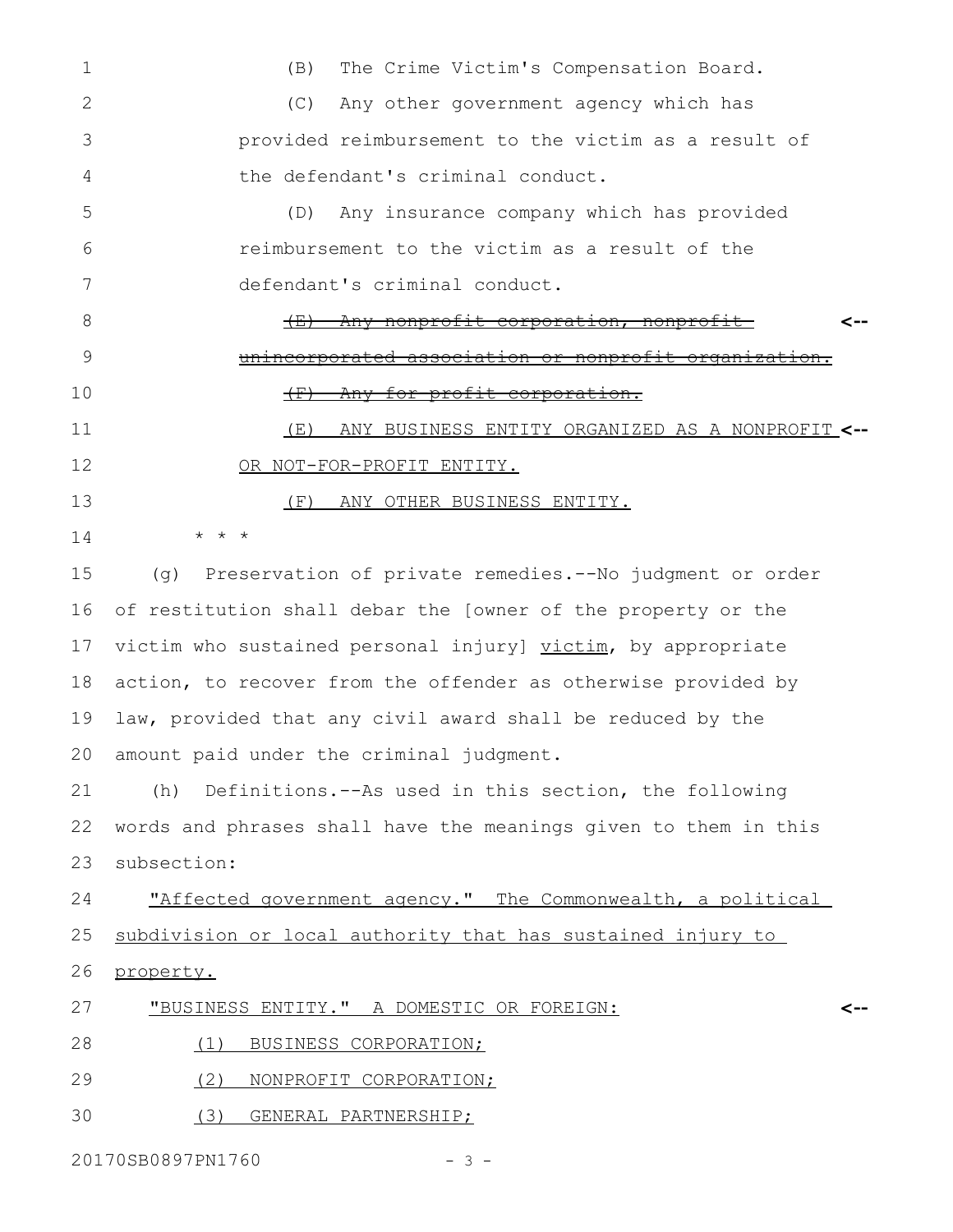(4) LIMITED PARTNERSHIP; 1

(5) LIMITED LIABILITY COMPANY; 2

(6) UNINCORPORATED NONPROFIT ASSOCIATION; 3

(7) PROFESSIONAL ASSOCIATION; OR 4

5

(8) BUSINESS TRUST, COMMON LAW BUSINESS TRUST OR

## STATUTORY TRUST. 6

"Crime." Any offense punishable under this title or by a magisterial district judge. 7 8

"Injury to property." Loss of real or personal property, including negotiable instruments, or decrease in its value, directly resulting from the crime. 9 10 11

"Offender." Any person who has been found guilty of any crime. 12 13

"Personal injury." Actual bodily harm, including pregnancy, directly resulting from the crime. 14 15

"Property." Any real or personal property, including currency and negotiable instruments, of the victim. 16 17

"Restitution." The return of the property of the victim or payments in cash or the equivalent thereof pursuant to an order of the court. 18 19 20

"Victim." As defined in section [479.1 of the act of April 9, 1929 (P.L.177, No.175), known as The Administrative Code of 1929] 103 of the act of November 24, 1998 (P.L.882, No.111), known as the Crime Victims Act. The term includes an affected government agency, the Crime Victim's Compensation Fund, if compensation has been paid by the Crime Victim's Compensation Fund to the victim [and], any insurance company that has compensated the victim for loss under an insurance contract and any nonprofit corporation, nonprofit unincorporated association, **<-** nonprofit organization or for-profit corporation BUSINESS **<--** 21 22 23 24 25 26 27 28 29 30

20170SB0897PN1760 - 4 -